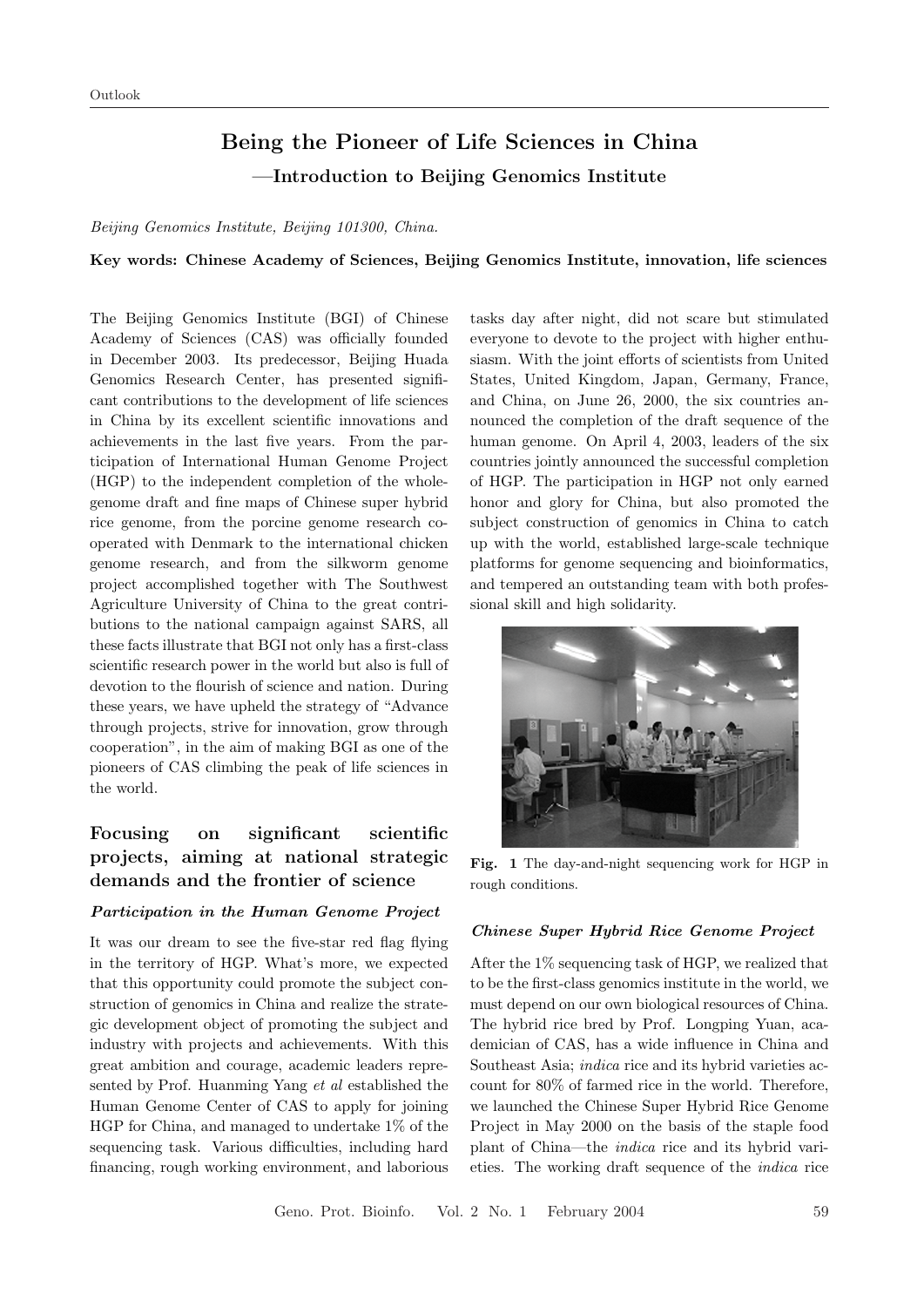genome was announced in October 2001 and published in Science in April 2002. In December 2002, the completion of the fine map of the indica rice genome was announced. Its significance on agriculture can be compared with that of HGP on human health. By analyzing the complete genome sequence of rice, we can get a great deal of genetic information and function genes relating to the good properties of rice, promote the upgrade of rice, and cultivate new breeds of higher yield and quality. It is also helpful to understand the relative genes in the genome of other important crops like wheat and corn, thus promote the basic research and application of the whole food plant.

### Expanding research

With the progress of HGP and the Rice Genome Project, our genomics research expanded horizontally and vertically. The horizontal development includes the genome research of important species like rat, mouse, chimpanzee, pig, chicken, soybean, corn, and so on. The vertical research consists of the genome polymorphism among races in the world, medicine genome for individuals, high-throughput gene expression and proteomics, the structure and function of proteins, and so forth. These large-scale exploration and analysis of fundamental bioinformation are stimulating and enhancing the development of laboratory apparatus manufacture and reagent industry. The output of huge capacity data is also promoting the development of high-performance computing and data processing system. The combining growth of biotechnology and information technology makes them the fastest growing and most challenging fields in the world information industry. Such rapid informationization of life sciences will surely bring about the comprehensive and fast development of all relative industries.

### Future programs

With the purpose for serving the human beings through science, considering the demands for national economic development and the academic environment of CAS, we proposed our long-term development goal, or "roadmap"—from genomics research to human health. Under this goal, we brought forward three scientific programs for the development of science and the Chinese nation. The first one is Yanhuang Program for the protection and exploitation of human genetic resources for disease prevention and human health. Based on genomics technology, this program researches the relationship between gene polymorphism and diseases, pathogeny, and metabolism, and carries out the collection and application of genetic resources of the Chinese population. Its scientific subjects are heredity, metabolism and health. The second one is Shennong Program for the protection and modernization of traditional Chinese medicine and biological resources. It is aimed at the modernization of traditional medicine and pharmacology, and works on the exploitation and application of pharmic biological resources starting from genome research. The scientific subjects of this program are traditional Chinese medical science, traditional Chinese medicine and health. The third one is Xuanyuan Program for the protection and exploitation of biological and ecological resources. This program aims at the modernization of agriculture and starts from the genomics research on biological and ecological resources, with food nutrition, entironment and health as its scientific subjects.

### Innovating on the research system of life sciences, acquiring world leading great scientific achievements

Based on the above scientific theory and thought, and the talent and cost advantages in China, we planned a scheme to establish a set of world leading large-scale bioinformation exploring and analyzing system, with HGP as the starting point. This scheme is supposed to be based upon the domestic, integrating various social resources; and to face the world with international cooperation, thus forming a sound capability of self-surviving and developing, and make BGI as the frontier, core technology platform, and talentbreeding basement for the development of life sciences and biology industry in China, as well as the global cooperation and service center in this field.

### Polymorphism studies

With the progress of HGP, it is more and more clear that the polymorphism of genome is helpful for elucidating the difference of individual phenotype, response to diseases, especially the vulnerability to complex diseases, and drug resistance. Therefore, finding and researching the single nucleotide polymorphism (SNP) has become one of the contents and targets of HGP. We carried out the Chinese Genetic Polymorphism Project, named as "Yanhuang No.1", and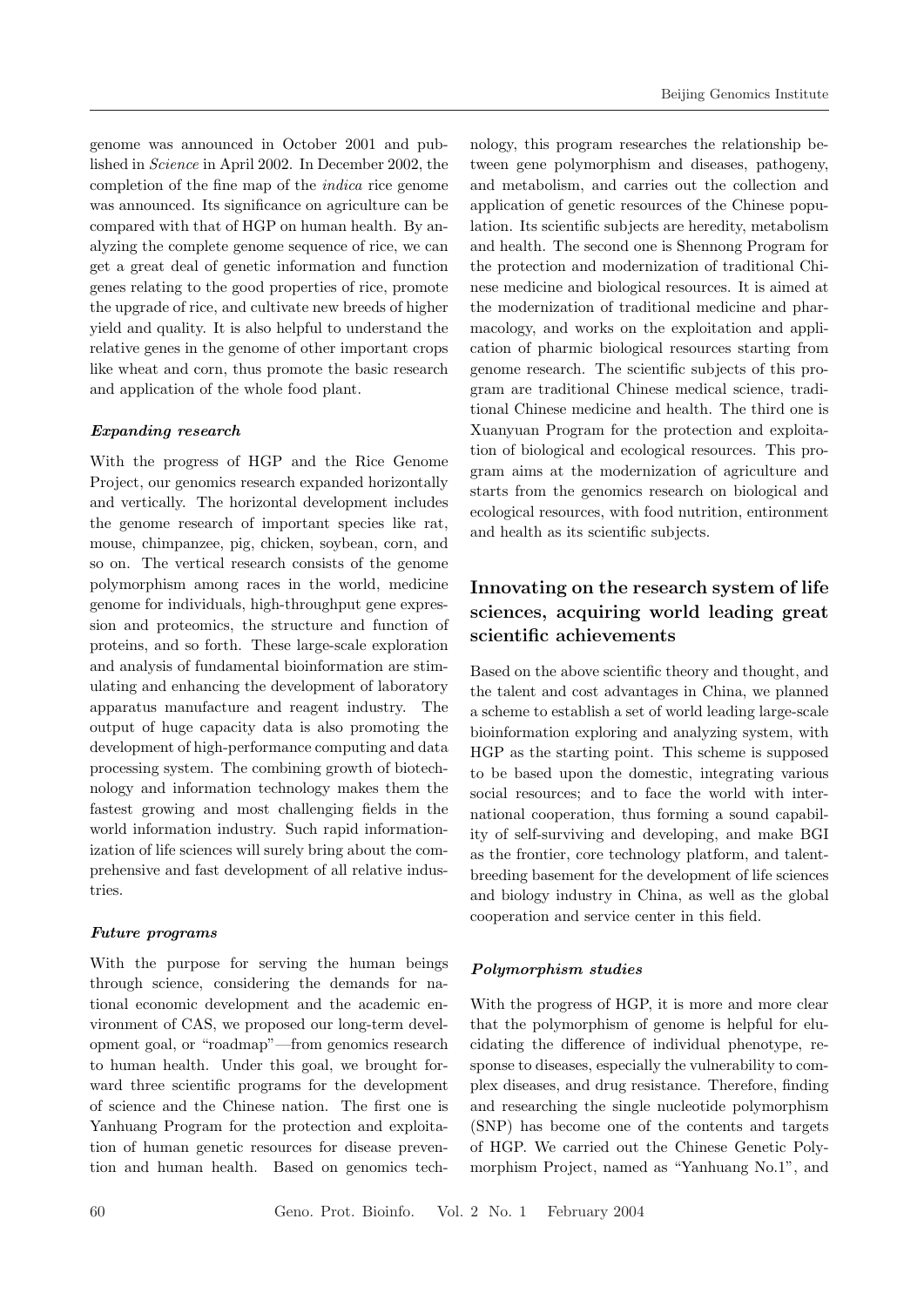cooperated with many domestic medical research institutions to study diseases by using SNP. In the end of 2002, we participated in the International HapMap Project, a major international project to produce a complete map of common patterns of differences in the human genome—haplotypes. This project aims at establishing a public database for helping researchers find genes related to human diseases and drug response. HapMap will be the key information for researchers to identify these genes, and all the data of this project will be open to the public freely.

#### The Silkworm Genome Project

China is the birthplace of the silk. Nowadays it has become a common opinion of world silk scientists that it is very necessary to find and construct a "Silk Road in the 21st Century" to break through the traditional silk technology, fundamentally control the lepidopterous pests, and improve the development of biological medicine. This plan should start from the silkworm, center in modern science and technology, and depend on the platform of genome research. Fierce competitions have taken place in this research field. On June 1, 2003, BGI and The Southwest Agricultural University of China cooperated together and launched the Silkworm Genome Project. In November 2003, we took the lead in the world to accomplish the draft genome sequence of silkworm. This is another significant breakthrough in the field of genomics by Chinese scientists after the accomplishment of HGP (China part) and the Rice Genome Project, demonstrating that China has been on the leading level in the world on the silkworm genome research.

### The Sino-Danish Pig Genome Project

Internationally, BGI and the Danish Porcine Genome Consortium launched the Pig Genome Project in October 2000. The project, expected to take several years, is the first one to tackle livestock. Phase one of this project is aimed to identify valuable genes, develop markers for physical and genetic mapping, and provide research tools for xenotransplantation in three years. The second phase would develop a working draft covering 90% of the sequence and 95% of the genes. The pig genome is estimated to contain  $3\times10^9$ bp, roughly the same size as human. The partners hope that information from the project will benefit pig-breeding industries in the two countries as well as the research on basic science and medicine all over the world.

### The International Chicken Genome Project

BGI is also participating in the International Chicken Genome Project and has made important contributions on the polymorphism research of the chicken genome. The construction of a chicken genome variation map was announced on March 1, 2004. About two million SNPs were identified. Final analyses of both projects are underway and the results are expected to be published this summer. The data for the chicken variation map have been made available to collaborating scientists and will soon be deposited in public databases. The completion of the chicken genome sequence and genome variation maps paves the way to the understanding of chicken as a model organism for research on vertebrate evolution and human health, and to the improvement of poultry breeding and food safety.

#### The fight against SARS

In the spring of 2003, BGI fought against SARS at the front line with all its strength. On April 15, 2003, 36 hours after obtaining samples, BGI successfully sequenced the whole genomes of four different SARS-CoV isolates. In 48 hours, proteomics analysis of the SARS-CoV was successfully conducted. Within 96 hours, the ELISA diagnostic kits for SARS-CoV were produced and were used for clinical diagnosis soon after. Then we carried out the systematic study of SARS including SARS-CoV genome sequence analysis, protein analysis, development of detecting kits, and screening of anti-SARS drugs. The fight against SARS displayed the capabilities of all the comprehensive science and technology platforms in our institute to quickly respond to emergencies.

### Training a talented team, constructing a first-class scientific research basement

During the constructing process of BGI, special attention was paid to the team construction, especially the training of qualified successors. We are interested in inviting outstanding scientists of various subjects from home and abroad, who are both provided with wide strategic foresight and international communicating capability, and also have the high capability of organization, coordination, and management. The current leaders of BGI are fine examples among them. With the ideal to serve the motherland, the background of overseas study and work, the accumulation

Geno. Prot. Bioinfo. Vol. 2 No. 1 February 2004 61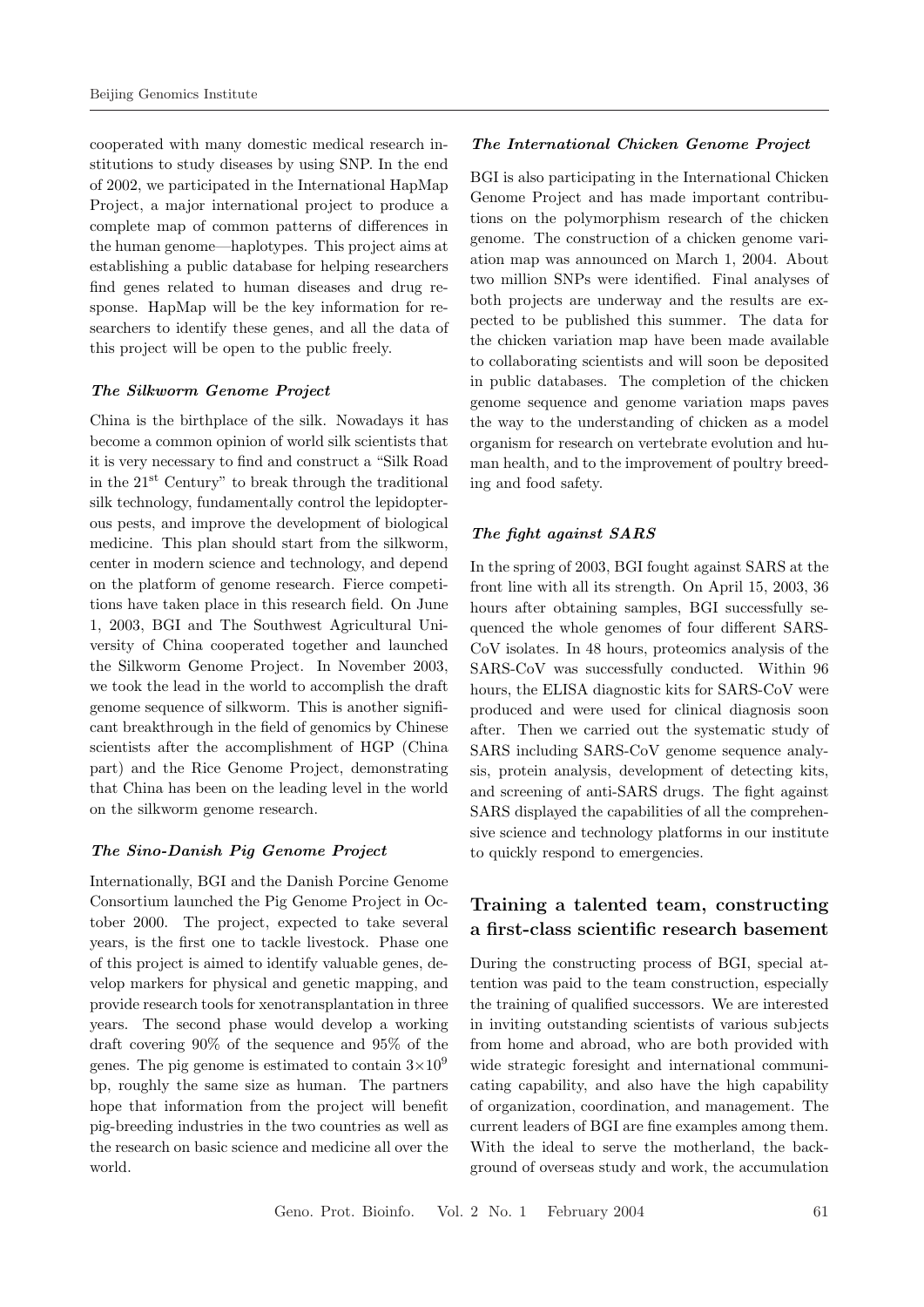of knowledge, experience and funds, the golden opportunity of HGP, the sound situation of reform and opening up in China, and the common wish to improve the science in China, these scientists combined their ideals and ambitions together with long-term benefits and values, forming a great sense of creativity and responsibility. The embodiment of such creativity and responsibility is their industrious work and efficient cooperation. In 2002, Profs. Huanming Yang and Jun Yu both won the "Scientific American 50" Award as research leaders of the year.

On the training of graduate students, the work is focused on fostering their big-subject horizon, the intersecting and comprehensive thinking ability of multi-subjects on multi-levels, and the creative awareness and capability. The concrete way is to let the student join certain research platform and take part in the research work, and encourage them to propose their own creative research subjects with the guide of tutors. This training mode provides wide room for the development of students who have high cre-

ative awareness and potential. Recent years there have been six graduate theses published in *Science*, Genome Research, Science in China (Series C), and Hereditas (Beijing).

On the construction of BGI, we have followed the strategy of "Advance through projects", brought forward the developing strategy of constructing technique platform on the basis of large-scale genome sequencing, and successfully built up a first-class research center and mass production basement for genomics and bioinformatics, integrating modern biological technique platforms, automated equipment, industrial management, high-performance computing and data processing ability, as well as excellent teamwork. At present the high-throughput and lowcost platform of sequencing is capable of completing 100,000 reactions (50 Mb) per day by using 117 sequencers. The platform of bioinformatics has super servers including Dawning 2000, 3000, Sun 10000, and IBM P960, SGI, with 286 CPUs, 721 G memory, 75 T hard disk, and 1,135 G flopf linkpack.



## Promoting subject construction with the big science as main part, improving the development of science and industry

Genomics is a big subject of the big science that carries out systems biology research on the level of genome. Based on DNA sequencing, with the cooperation of modern biotechnology and the support of information technology, genomics completely elucidates the relation between the structure and function of genome, then transfers gradually to the cell level, and finally to the individual/colony level. Genomics tries to achieve a comprehensive and systemic understanding of the physiological and pathological process



Fig. 2 The platform of sequencing. Fig. 3 The platform of bioinformatics.

of human during different ages in different organs and organizations, and tries to explain all the life activities and phenotypes by the genetic characters of genomes and time and space activities. The final result will be a totally digital and informational world of life sciences.

The well-known HGP and Rice Genome Project are the masterpieces of genomics. Launched initially by countries with strong economy and advanced science and technology, these epochal projects promoted the development of relative biotechnology and automated equipment manufacture, enhanced the application of high-performance computing technology in the field of life sciences, and brought the life sci